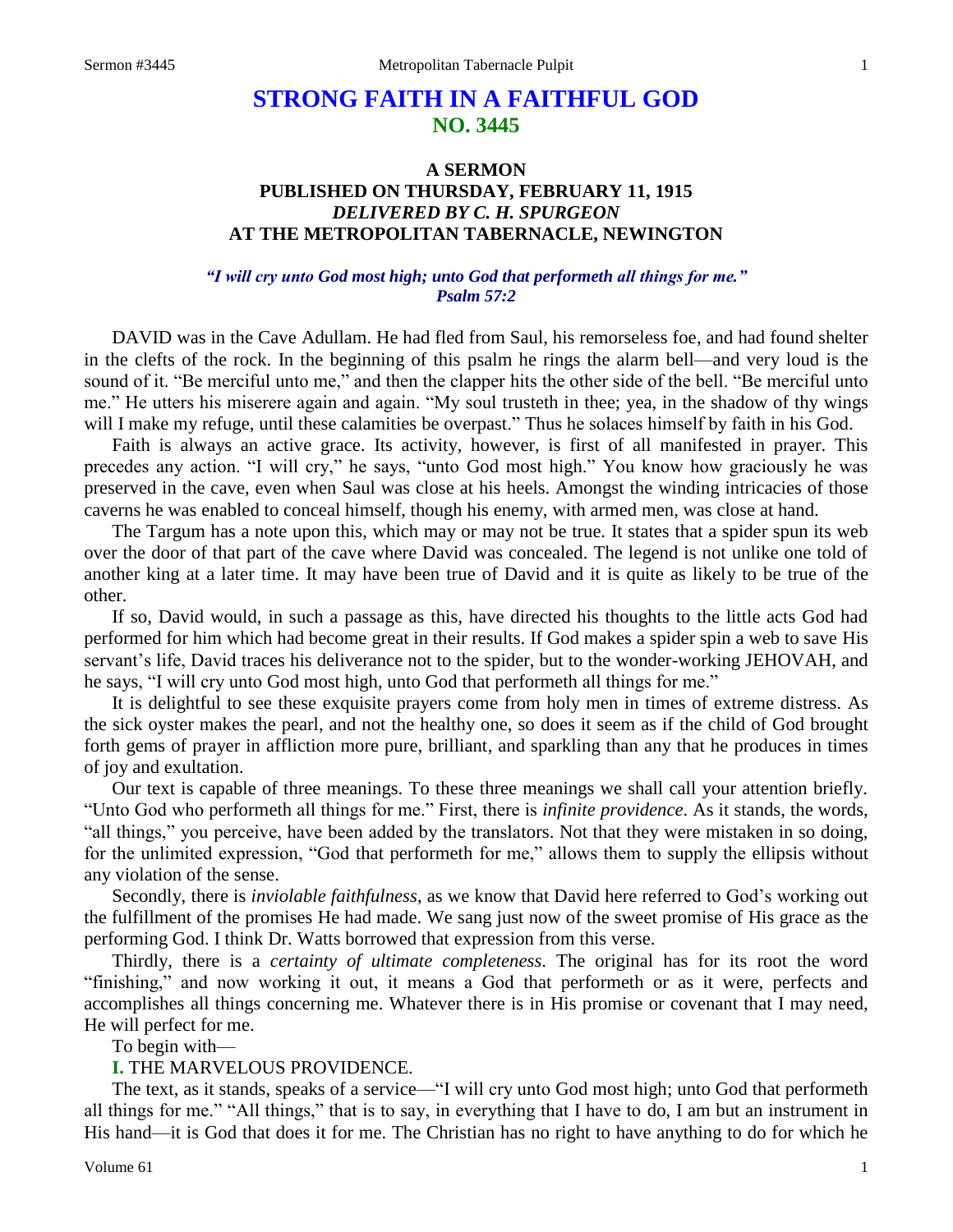cannot ask God's help. Nay, he should have no business which he could not leave with his God. It is His to work and to exercise prudence, but it is his to call in the aid of God to his work and to leave the care of it with the God who cares for him.

Any work in which he cannot ask divine co-operation, the care of which he cannot cast upon God, is unfit for him to be engaged in. Depend upon it, if I cannot say of the whole of my life, "God performeth all things for me," there is sin somewhere, evil lurks in the disposition thereof. If I am living in such a state that I cannot ask God to carry out for me the enterprises I have embarked in, and entirely rely on His providence for the issues, then what I cannot ask Him to do for me, neither have I any right to do for myself.

Let us think, therefore, of the whole of our ordinary life and apply the text to it. Should we not, each morning, cry unto God to give us help through the day? Though we are not going out to preach. Though we are not going up to the assembly for worship. Though it is only our ordinary business, that ordinary business ought to be a consecrated thing. Opportunities for God's service should be sought in our common avocations—we may glorify God very much therein.

On the other hand, our souls may suffer serious damage, we may do much mischief to the cause of Christ in the ordinary walk of any one day. It is for us, then, to begin the day with prayer—to continue all through the day in the same spirit, and to close the day by commending whatsoever we have done to that same Lord. Any success attending that day, if it be real success, is of God who gives it to us.

"Except the LORD build the house, they labor in vain that build it," is a statement applicable to the whole of Christian life. It is vain to rise early and sit up late, and eat the bread of carefulness, for so He gives His beloved sleep. If there be any true blessing, such blessing, as Jabez craved, when he said, "Oh! that thou wouldst bless me indeed," it must come from the God of heaven—it can come from nowhere else. Cry then, Christian, concerning your common life to God, say continually, "I will cry unto God most high; unto God that performeth all things for me."

Peradventure at this hour you are troubled about some petty little thing or you have been through the day exercised about some trivial matter. Do you not think we often suffer more from our little troubles than from our great ones? A thorn in the foot will irritate our temper, while the dislocation of a joint would reveal our fortitude. Often the man who would bear the loss of a fortune with the equanimity of Job will wince and fume under a paltry annoyance that might rather excite a smile than a groan.

We are apt to be disquieted in vain. Does not this very much arise from our forgetting that God performs all things for us? Do we not ignore the fact that our success in little things, our rightness in the minutiae in life, our comfort in these inconsiderable trifles depends upon His blessing? Know you not that God can make the gnat and the fly to be a greater trouble to Egypt than the murrain, the thunder, or the storm?

Little trials, if unblessed—if unattended with the divine favor, may scourge you fearfully and betray you into much sin. Commend them to God then. And little blessings as you think, if taken away from you, would soon involve very serious consequences. Thank God then for the little. Put the little into His hand—it is nothing to JEHOVAH to work in the little, for the great is little to Him.

There is not much difference, after all, in our littles and our greats to the infinite mind of our glorious God. Cast all on Him who numbers the hairs of your head, and suffers not a sparrow to fall to the ground without His decree. Unto God cry about the little things, for He performs all things for us.

Do I speak to some who are contemplating a great change in life? Take not that step, my brother, without much careful waiting upon God. But if you be persuaded that the change is one that has the Master's approbation, fear not, for He performs all things for you.

At this moment you have many perplexities. You may vex yourself with anxiety, and make yourself foolish with shilly-shallying if you sport with fancy, conjuring up bright dreams and yielding to dark forebodings. There is many a knot we seek to untie, which were better cut with the sword of faith. We should end our difficulties by leaving them with Him who knows the end from the beginning.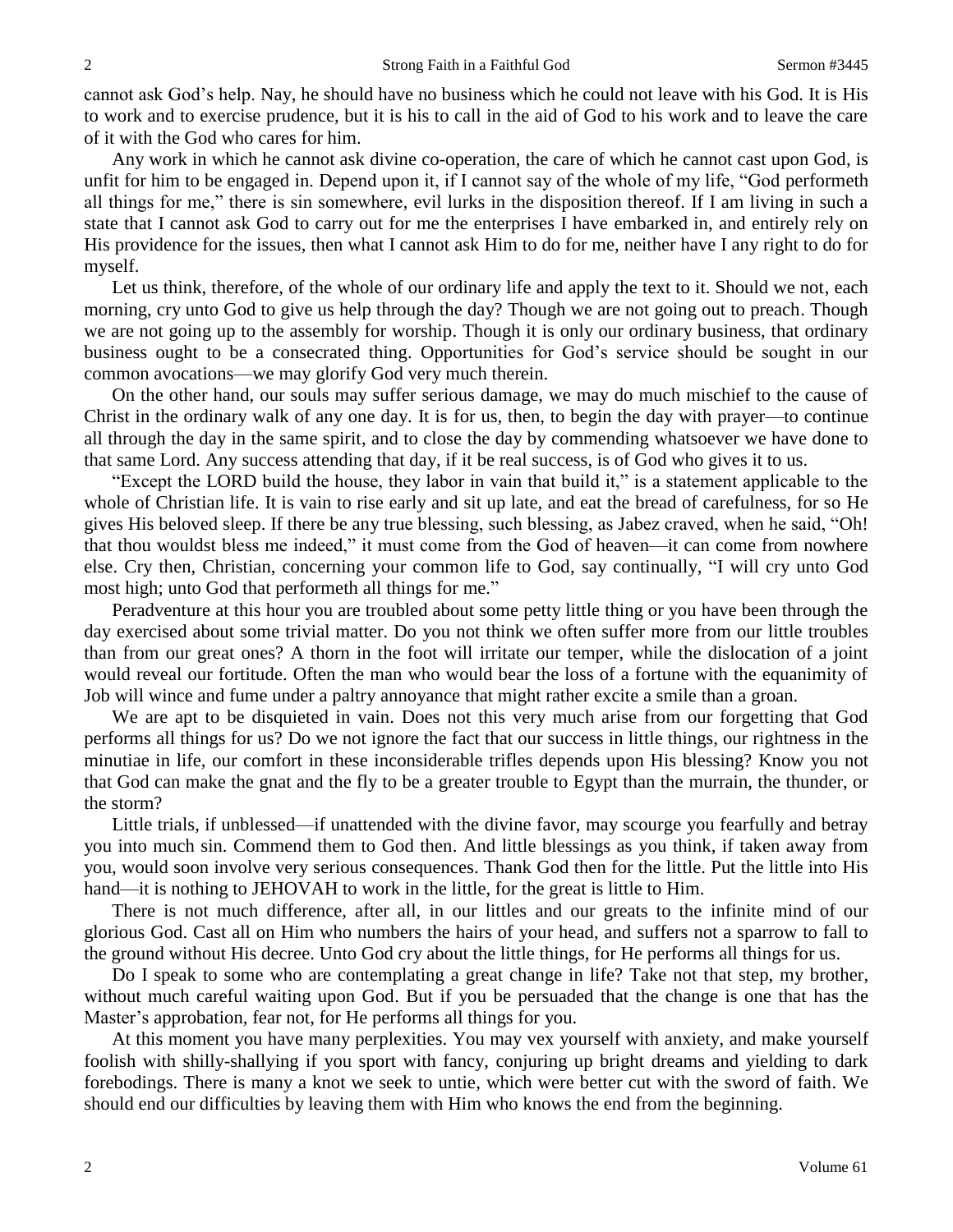Up to this moment you have been rightly led—you have the same guide. To this hour, He who sent the cloudy pillar has led you rightly through the devious track-ways of the wilderness—follow still, with a sure confidence that all is well. If you keep close to Him, He performs all things for you. Take your guidance from His Word, and waiting upon Him in prayer, you need not fear.

Just now, perhaps, in addition to some exciting dilemma, you are surrounded with real trouble and distress. Will it not be well to cry unto God Most High, who now, in the time of your strait and difficulty, will show Himself again to you a God all-sufficient to His people in their times of need? He is always near. I do not know that He has said, "When you walk through the green pastures, I will be with you, and when your way lies hard by the river of the water of life, where lilies bloom, I will strengthen you." I believe He will do so, but I do not remember such a promise.

But "When thou goest through the rivers, I will be with thee," is a well-known promise of His. If ever He is present, it shall be in trial—if He can be absent, it will certainly not be when His servants most want His aid. Rest you in Him then.

But you say, "I can do so little in this time of difficulty." Do what you can, but leave the rest to Him. If you see no way of escape, does it follow that there is none? If you see no help, is it, therefore, to be inferred that help cannot come? Your Lord and Savior found no friend among the whole family of man, "Yet," said He, "could I not presently pray to my Father, and he would send me twelve legions of angels?"

Were it needful for your help, the squadrons of heaven would leave the glory-land to come to your rescue—the least and poorest of the children of God as you may be. He will perform for you—be you, therefore, obedient, trustful, patient. 'Tis yours to obey, 'tis His to command, 'tis yours to perceive, 'tis His to perform. He will perform all things for you.

Very likely amongst this audience, some are foolish enough to perplex themselves as to their future life, and forestall the time when they shall grow old and their vigor shall be abated. It is always unwise to anticipate our troubles. "Sufficient unto the day is the evil thereof." Of all self-torture, that of importing future trouble into present account is, perhaps, the most insane.

Do you tell me you cannot help looking into the future. Well, then, look and peer into the distance as far as your weak vision can reach, but do not breathe upon the telescope with your anxious breath and fancy you see clouds. On the contrary, just wipe your eyes with the soft kerchief of some gracious word of promise and hold your breath while you gaze through that transparent medium. Use the eye-salve of faith.

Then, whatever you discern of the future, you will also descry this. He rules and He overrules. He will make all things work together for good. He will surely bring you through. Goodness and mercy shall follow you all the days of your life, and you shall dwell in the house of the Lord forever. He it is who will perform all things for you.

Oh! strange infatuation! You see your weakness, you see the temptations that will assail you, and the troubles that threaten you, and you are afraid. Look away from them all. This is no business of yours. Leave it in His hands, who will manage well, who will be sure to do the kindest and the best thing for you. Be of good confidence and rest in peace.

So shall it be even at life's close. He performs all things for me. I have the boundary of life in the prospective, the almost certainty that I must die. Unless the Lord comes before my term expires, I must close these eyes, gather up these feet in the bed, breathe a last gasp, and yield my soul to Him who gave it.

Well, fear not. He helped me to live—He will help me to die. He has made me perform up to this moment my allotted task, yea, He has performed it for me—giving me His grace and working His providence with me. Shall I fear that He will desert me at the last? He performs not some things, but all things, and He cannot omit this most important thing, which often makes me tremble. No, that must be included, for all things are mine—death as well as life. I leave my dying hour, then, with Him, and never boding ill of it, I cry unto God Most High, unto God that performeth all things for me.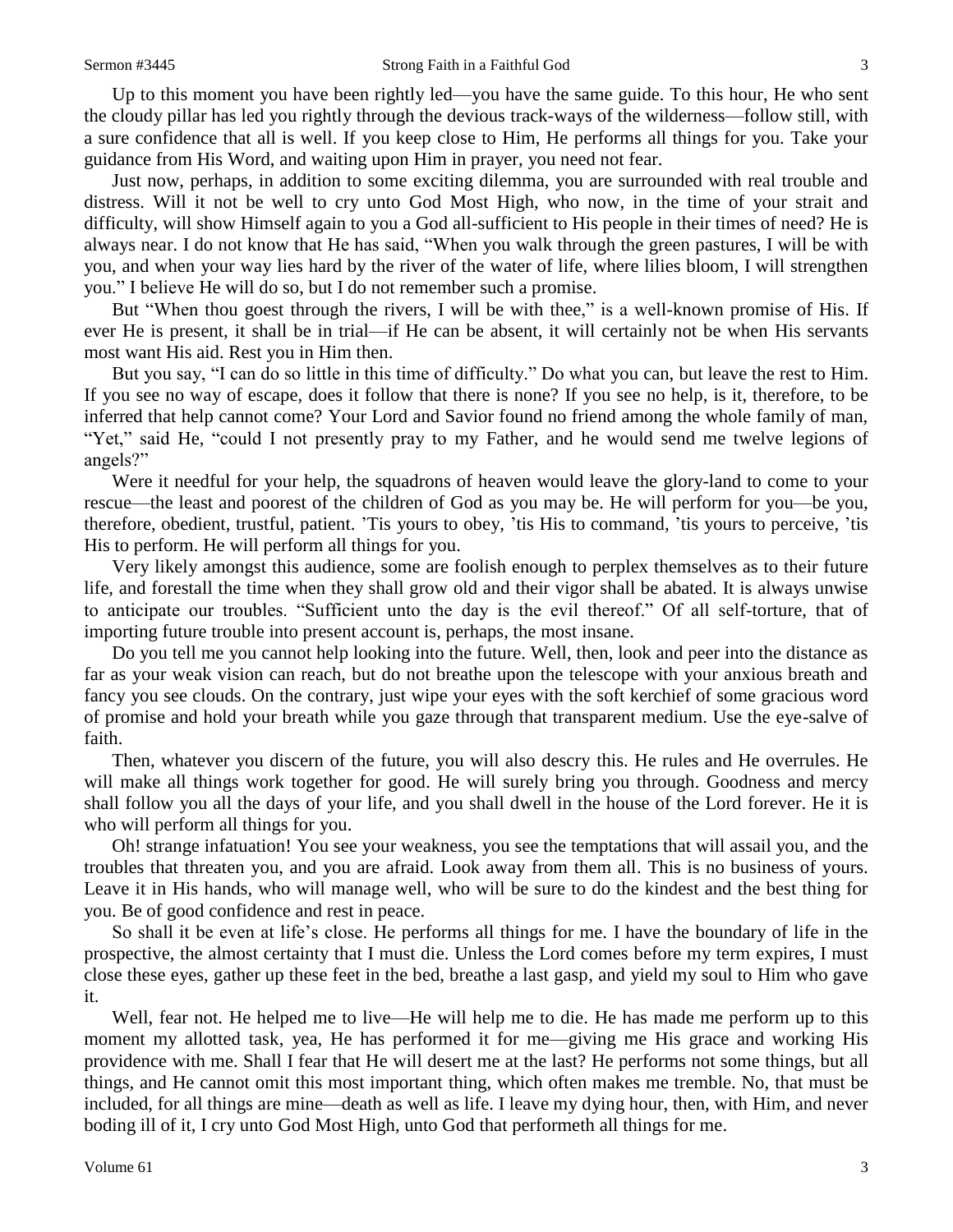I want, dear brethren, to leave this impression in your minds, that in the great business of life, whatever it is, while we do not sit still and fold our hands for lack of work, yet God works in us to will and to do of His own good pleasure. This we recognize distinctly—if anything be done aright, successfully, it is God that performs it, and we give Him the glory. I want you to feel that, as the task is performed by Him in all its details, so to the very close of your life, all shall be performed of His grace through you by Himself, to His own honor and praise, world without end.

The second run of thought which the text suggests is that of—

# **II.** INVIOLABLE FAITHFULNESS.

"Unto God that performeth all things for me." The God who made the promises has not left them as pictures, but has made them to fulfill them. It is God who is the actual worker of all that He declared in the covenant of grace should be wrought in and for His people.

Let us think of this as it pertains to our Redeemer's merits. "Unto God that performeth all things for me." Meritoriously our Savior-God has performed all things for us. Our sin has been all put away—He bore it all—every particle of it. The righteousness that wraps us is complete—He has woven it all from the top throughout. All that God's infinite, unflinching justice can ask of us has been performed for us by our Surety and our Covenant Head.

I need not say I have to fight—my warfare is accomplished. I need not think I have to wash away my sins—as a believer, my sin is pardoned. All things are performed for me. Don't forget amidst your service for Christ what service Christ has rendered to you. Do all things for Christ, but let the stimulating motive be that Christ has done all things for you. There is not even a little thing that is for you to do to complete the work of Christ.

The temple He has builded wants not that you should find a single stone to make it perfect. The ransom He has paid does not wait until you add the last mite. It is all done. O soul, if Christ has completely redeemed you and saved you, rest on Him and cry to Him, and if sin rebels within you at this present moment, fly—though your spirit is shut up as in the Cave Adullam—fly to Him by faith—to Him who has done all things for you as your Representative and Substitute.

After the same manner, all things in us that have ever been wrought there have been performed by God for us. The Holy Spirit has wrought every fraction of good that is within our souls. No one flower that God loves grows in the garden of our souls in the natural soil, self-sown. The first trembling desire after God came from His Spirit. The blade, though very tender would never have sprung up if Jesus had not sown the seed.

Though the first rays of dawn were scarcely light, but only rendered the darkness visible, yet from the Sun of Righteousness they came—no light sprang from the natural darkness of our spirit. It could not be that life could be begotten of death, or that light could be the child of darkness. He began the work. He led us when we went tremblingly to the foot of the cross. He helped us when we followed Him with staggering steps.

The eyes with which we looked to Jesus and believed, were opened by Him. Christ was revealed to us not by our own discovery, nor by our own tuition, but the Spirit of God revealed the Son of God in our spirit. We looked and we were lightened. The vision and the enlightening were alike from Him—He performed all for us.

As I look back upon my own spiritual career, when I was seeking the Savior, I am wonderfully struck with the way in which God performed everything for me. For if He had not, I do remember well when I should have rendered it impossible for me to have been here to tell of the wonders of His grace. Hard pressed by Satan and by sin, my soul chose strangling rather than life. Had I known more of my own guiltiness, my heart would utterly have broken and my life have failed.

But wisdom and prudence were mingled with the teachings of God's law. He did not suffer the schoolmaster to be too severe, but stayed the soul beneath the dire remorse which conviction caused. I had never believed on Him if He had not taught me to believe. To give up hope in self was desperate work, and then to find hope in Christ seemed more desperate still.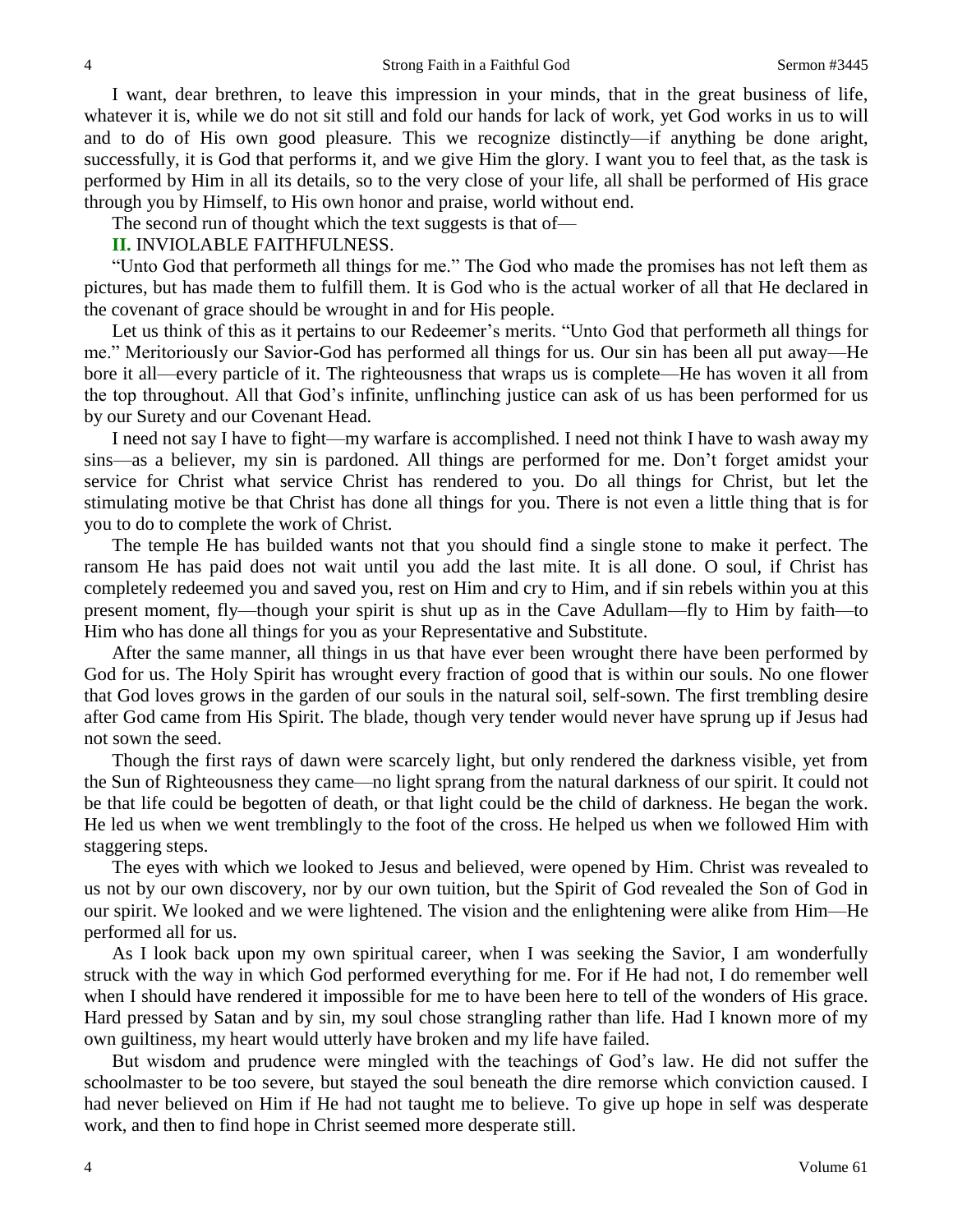It appeared to me easy enough to believe in Jesus while one was really believing in one's self, but when "despair" was written upon self, then one was too apt to transfer the despair even to the cross itself, and it appeared impossible to believe. But the Spirit worked faith in me, and I believed.

That is not my testimony, only, but the testimony of all my brethren and sisters—in that hour of sore trouble it was God who performed all things for us. Since then and up to this moment, my brethren, if there has been any virtue, if there has been in you anything lovely and of good repute, to whom do you or can you attribute it? Must you not say, "Of Him all my fruit was found"?

You could not have done without Him. If you have made any progress, if you have made any advance, or even if you think you have, believe me, your growth, advance, progress, have all been a mistake unless they have come entirely from Him. There is no wealth for us but that which is dug in this mine. There is no strength for us but that which comes from the Omnipotent One Himself. "Thou who performest all things for me," must be our cry up to this hour.

What a consolation it is that our God never changes! What He was yesterday He is today. What we find Him today we shall find Him forever. Are you struggling against sin? Don't struggle in your own strength—it is God who performs all things for you. Victories over sin are only sham victories unless we overcome through the blood of the Lamb, and through the power of divine grace.

I am afraid of backsliding, but I think I am more afraid still of growing in sanctification apparently in my own strength. It is a dreadful thing for the grey hairs to appear here and there—but it is worse still for the hair to appear to be of raven hue when the man is weak. Only the indication is changed, but not the state itself.

May we have really what we think we have—no surface work, but deep, inner, spiritual life, wrought in us from God—yea, every good spiritual thing from Him, who performs all things for us. And I say, whatever struggles may come, whatever vehement temptations assail, or whatever thunderclouds may burst over your heads, you shall not be deserted, much less destroyed. In spiritual things it is God who performs all things for you.

Rest in Him then. It is no work of yours to save your own soul—Christ is the Savior. If He cannot save you, you certainly cannot save yourself. Why rest you your hopes where hopes never ought to be rested? Or let me change the question. Why do you fear where you never ought to have hoped? Instead of fearing that you cannot hold on, despair of holding on yourself, and never look in that direction again.

But if the preservation is of God, where is the cause for perturbation with you? In Him let your entire reliance be fixed. Cast the burden of your care on Him who performs all things for you. Lastly, this text in its moral, literal acceptation refers to—

## **III.** THE FINISHING STROKE OF A GRAND DESIGN.

It really means, "I will cry unto God most high—unto God who perfecteth all things concerning me." David's career was charged with a great work. It was portentous with a high destiny. He had been anointed when a lad by Samuel. The Lord had said, "I have provided me a king among the sons of Jesse." And Samuel had taken "the horn of oil and anointed him in the midst of his brethren."

He was thus clearly ordained to be king over Israel. His way to the throne was by Adullam. Strange route! To be king over Israel and Judah, he must first become a rebel, a wandering vagabond, known as a chieftain of banditti, hunted about by Saul, the reigning monarch. He must seek refuge in the courts of his country's enemies, the Philistines—being without an earthly refuge or place to lay his head. Strange way to a throne!

Yet the Son of David had to go that way, and all the sons of God. The younger brethren of the Crown Prince will have to find their way to their crown by much the same route. But is not this a brave thing? Though Adullam does not look like the way to Zion, where he shall be crowned, David is so confident that what God has said will come to pass, so sure that Samuel's anointing was no farce, but that he must be king, that he praises and blesses God that while He is making of him a houseless wanderer, He is perfecting that which concerns him, and leading him by a sure path to the throne.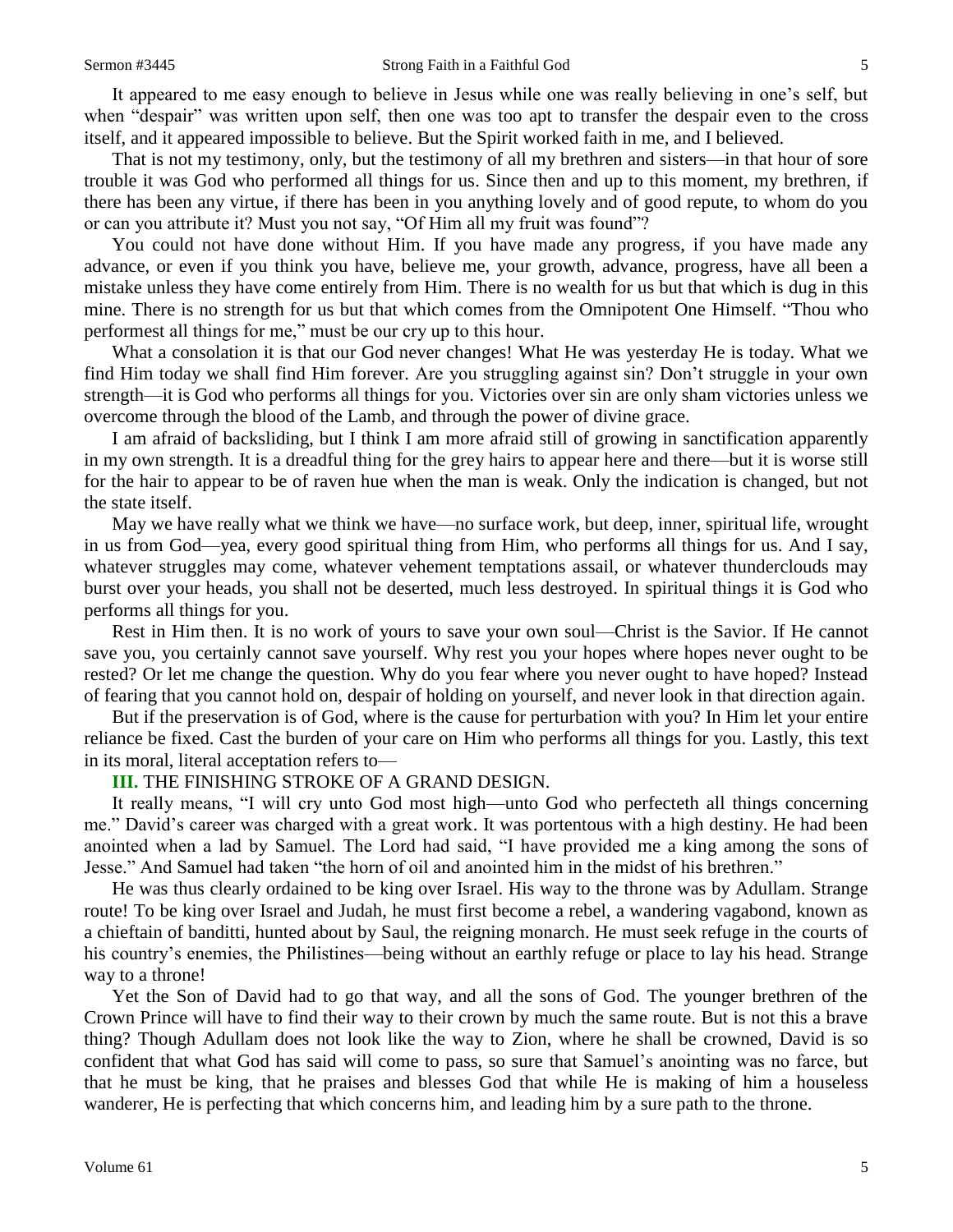Now, can I believe that He who promises that I shall be with Him where He is, that I may behold His glory—He who gives the certainty to every believer that he shall enter into everlasting happiness—can I believe tonight that He is perfecting that for me—that the way by which He is taking me tonight, so dark, so gloomy, so full of dangers, is, nevertheless, the shortest way to heaven? That He is, tonight using the quickest method to perfect that which concerns my soul?

O faith! here is something for you to do and if you can perform it, you shall bring glory to God. The pith of it is this—that if God has the keeping of us, He will perfect the keeping in the day of Christ. In the hand of Jesus all His people are, and in that hand they shall be forever and ever. "None shall pluck them out of my hand," says He. Their preservation shall be perfected.

So, too, their sanctification. Every child of God is set apart by Christ, and in Christ, and the work of the Spirit has commenced which shall subdue sin, and extirpate the very roots of corruption—and this work shall be perfected. Nay, is being perfected at this very moment. The dragon is being trodden down under foot. The seed of the woman within us is beginning to bruise the serpent's head and shall clearly bruise it and crush it, even to the death within our soul.

He is perfecting us in all things for Himself. He has promised to bring us to glory. We have the earnest of that great glory in us now. The new life is there—all the elements of heaven are within us. Now He will perfect all these. He will not allow one good thing that He has planted within us to die. It is a living and incorruptible seed, which lives and abides forever. He will perfect all things for us.

There is nothing that makes the saints complete but what God will give to us. There shall be lacking us no one trait of loveliness that is needful for the courtiers of the skies—no one virtue that is necessary to mark us as of the divine race, but shall be given, nay, perfected in us.

What a marvelous thing is a Christian! How mean; how noble! How abject; how august! How near to hell; how close to heaven! How fallen, yet lifted up! Able to do nothing; yet doing all things! Doing nothing; yet accomplishing all things, because herein it is that, in the man, and with the man, there is God—and He performs all things for us. God, give us grace to look away entirely, evermore, from ourselves, and to depend entirely upon Him.

Now is there a soul here that desires salvation? My text gives you the clue of comfort. Try—the thing is simple—try. Look to Him. He performs all things for you. Everything that is wanted to save your soul, your heavenly Father will give you. Jesus, the Savior, has wrought out all the sinner's wants. You have but to come and take what is already accomplished and rest in it.

"I cannot save myself," you say. You need not—there is One who performs all things for you. "I am bruised and mangled by the fall," says one, "as though every bone were broken." "I am incapable of a good thought. There is nothing good in me, or that can come from me." Soul! It is not what you can do, but what God can do—what Christ has done—that must be the ground of your hope. Give yourself up unto God, Most High—unto God, who performs all things for you, and you shall be blessed indeed.

God send you away with His own blessing, for Jesus' sake. Amen.

#### **EXPOSITION BY C. H. SPURGEON**

### *PSALM 34:1-20*

**Verse 1.** *I will bless the LORD at all times; his praise shall continually be in my mouth.* 

"Others may do what they please, and murmur, and complain, and be filled with dread and apprehension of the future, but I will bless the Lord at all times. I can always see something for which I ought to bless Him. I can always see some good which will come out of blessing Him. Therefore will I bless Him at all times. And this," says the Psalmist, "I will not only do in my heart, but I will do with my tongue. His praise shall continually be in my mouth," that others may hear it, that others may begin to praise Him, too, for murmuring is contagious, and so, thank God, is praise. And one man may learn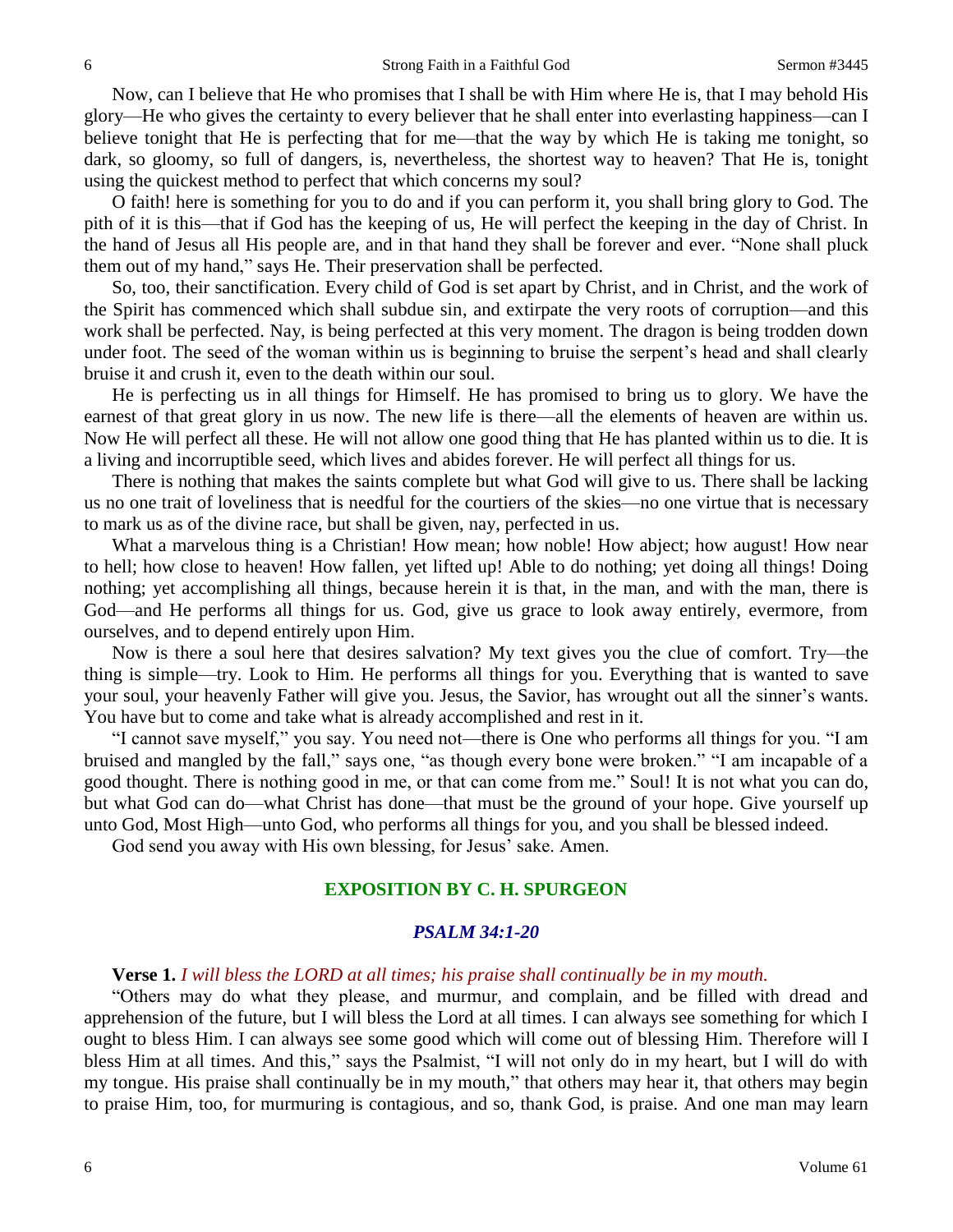from another—take the catchword and the keyword out of another man's mouth, and then begin to praise God with him.

"His praise shall continually be in my mouth." What a blessed mouthful! If some people had God's praises in their mouths, they would not so often find fault with their fellow men. "If half the breath thus vainly spent" in finding fault with our fellow Christians were spent in prayer and praise, how much happier, how much richer we should be spiritually! "His praise shall continually be in my mouth."

# **2.** *My soul shall make her boast in the LORD: the humble shall hear thereof and be glad.*

Boasting is generally annoying. Even those that boast themselves cannot endure that other people should boast. But there is one kind of boasting that even the humble can bear to hear—nay, they are glad to hear it. "The humble shall hear thereof and be glad." That must be boasting in God—a holy glorying and extolling the Most High with words sought out with care that might magnify His blessed name. You will never exaggerate when you speak good things of God. It is not possible to do so.

Try, dear brethren, and even boast in the Lord. There are many poor, trembling, doubting, humble souls that can hardly tell whether they are the Lord's people or not, and are half afraid whether they shall be delivered in the hour of trouble, that will become comforted when they hear you boasting. "The humble shall hear thereof and be glad."

"Why," says the humble soul, "God that helped that man can help me. He that brought him up through the deep waters and landed him safely, can also take me through the river and through the sea, and give me final deliverance. My soul shall make her boast in the Lord." "The humble shall hear thereof and be glad."

# **3.** *O magnify the LORD with me, and let us exalt his name together.*

He cannot do enough of it himself. He wants others to come in and help him. First, he charges his own heart with the weighty and blessed business of praising God, and then he invites all around to unite with him in the sacred effort. "Magnify the Lord with me. Let us exalt His name together."

#### **4.** *I sought the LORD, and he heard me, and delivered me from all my fears.*

That was David's testimony. That is mine. Brother, that is yours. Is it not? Sister, is not that yours, too? Well, if you have such a blessed testimony, be sure to bear it. Often do you whisper it in the mourner's ear, "I sought the Lord and he heard me." Tell it in the scoffer's ear. When he says, "There is no God," and that prayer is useless, say to him, "I sought the Lord, and he heard me, and delivered me from all my fears." It is a pity that such a sweet encouraging profitable testimony should be kept back. Be sure at all proper times to make it known. But it is not merely ourselves. There are others who can speak well of God.

# **5.** *They looked unto him, and were lightened: and their faces were not ashamed.*

And who were they? Why, all the people of God—the whole company of the saints in heaven and the saints on earth. It can be said of them all, "They looked to him and were lightened." As there is life in a look, so is there light in a look. Oh! you that looked to Christ and lived at first, look to Him again, if it is dark with you tonight—and speedily it shall be light round about you. "They looked unto him, and were lightened."

#### **6.** *This poor man cried, and the LORD heard him, and saved him out of all his troubles.*

Who was he? He was a poor man—any poor man—nothing very particular about him, but he was poor—a poor man. What did he do? He cried. That was the style of praying he adopted—as a child cries—the natural expression of pain. Poor man, he did not know how to pray a fine prayer and he could not have preached you a sermon if you had given him a bishop's salary for it.

But he cried. He could do that. You do not need to go to the Board School to learn how to cry. Any living child can cry. This poor man cried. What came of it? "The Lord heard him." I do not suppose anybody else did, or if they did, they laughed at it. But it did not matter to him. The Lord heard him. And what came of that? He "saved him out of all his troubles."

Oh! is there a poor man here tonight in trouble? Had he not better copy the example of this other poor man? Let him cry to the Lord about it. Let him come and bring his burdens before the great One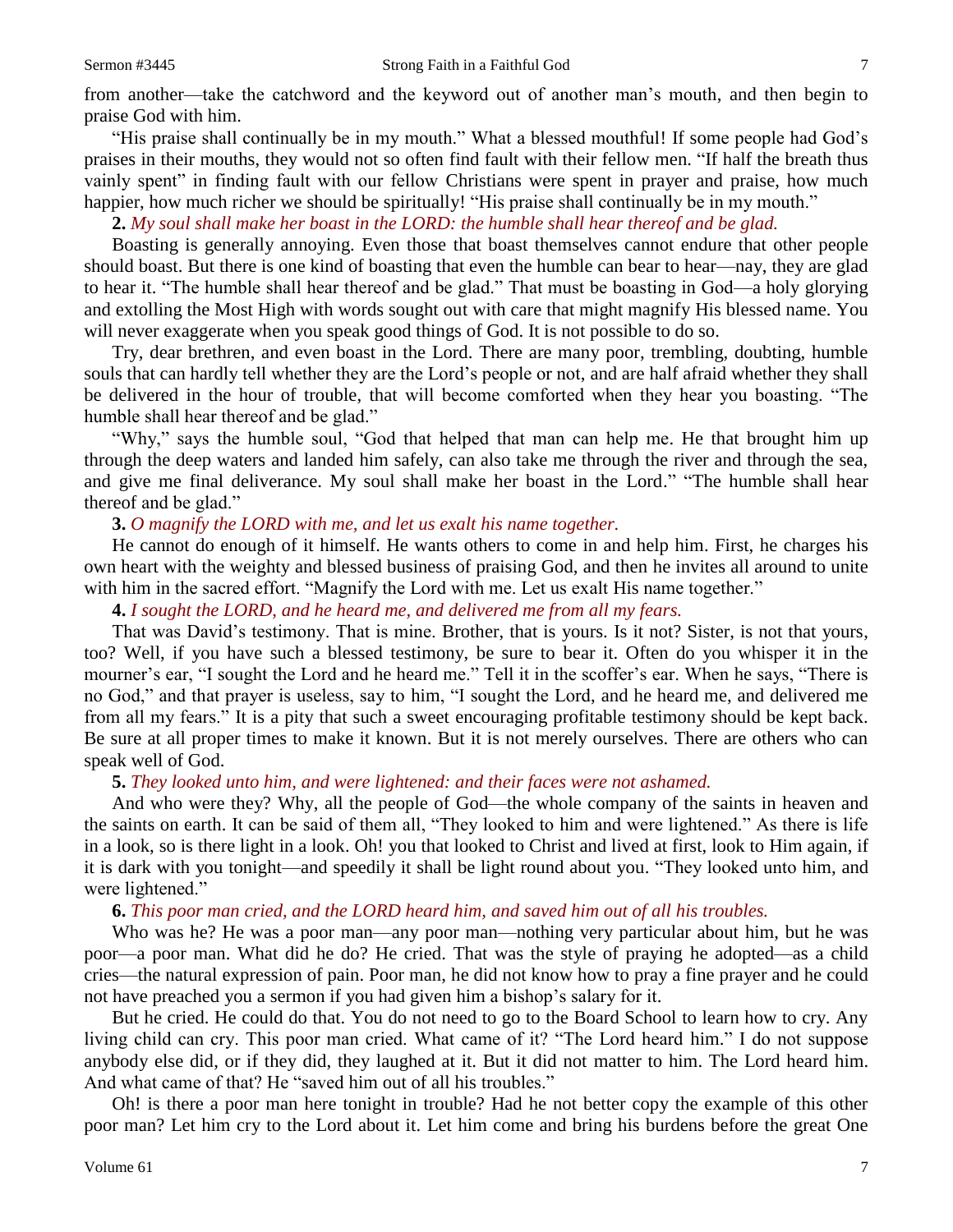who hears poor men's prayers. And no doubt, that poor man lived to tell the same tale as he who wrote this verse. "This poor man cried, and the Lord heard and saved him out of all his troubles."

# **7.** *The angel of the LORD encampeth round about them that fear him and delivereth them.*

It is no wonder, then, that they are delivered, for the angels are always handy. They are waiting round about God's people. Lo, they are not at a distance to fly swiftly and come for our rescue, but God has set a camp of angels round about all His people.

Are we not royally attended? What a portion is ours! Many are they that be against us, but glorious are they that are for us, both in their number and their strength. But the text does not intend so much the angels, as one blessed, glorious, covenant angel—the angel of the Lord, the messenger of God. He it is that holds His camp hard by His people and sends His messengers for their rescue in all times of difficulty.

#### **8.** *O taste and see that the LORD is good: blessed is the man that trusteth in him.*

That is the language of experience. Some of us have lived by trusting God for many years, and instead of growing weary of it, we would invite others to do the same. Oh! taste and see that the Lord is good. You cannot know His goodness without tasting it. But there was never a soul yet that did taste of the goodness of the Lord but what could bear cheerful testimony that it was even so.

"Oh! taste and see." Partake of it. Become practically acquainted with it. Trust God yourselves and none of you shall ever have to complain of God. To your last hour you will have to find fault with yourselves, but never once will you have to accuse Him of changeableness, or of unfaithfulness, or even of forgetfulness. "Oh! taste and see that the Lord is good, for blessed is the man that trusteth in him."

**9-10.** *O fear the LORD, ye his saints: for there is no want to them that fear him. The young lions do lack, and suffer hunger: but they that seek the LORD shall not want any good thing.* 

They are very strong, those young lions. They are fierce. They are rapacious. They are cunning. And yet they do lack and suffer hunger. And there are many men in this world that are very clever, strong in body and active in mind. They say that they can take care of themselves, and perhaps they do appear to prosper, but we know that often you who are the most prosperous apparently are the most miserable of men. They are young lions, but they do lack and suffer hunger.

But when a man's soul lives upon God, he may have very little of this world, but he will be perfectly content. He has learnt the secret of true happiness. He does not want any good thing, for the things that he does not have he does not wish to have. He brings his mind down to his estate, if he cannot bring his estate to his mind. He is thankful to have a little spending money on the road, for his treasure is above. He likes to have his best things last, and so he is well content if he has food and raiment, to urge on his way to the rest which remains for the people of God. "The young lions lack and suffer hunger, but they that seek the Lord shall not want any good thing."

### **11.** *Come, ye children,*

You that are beginning life—you that want to know where true happiness is found.

**11.** *Hearken unto me: I will teach you the fear of the LORD.* 

It is that which you want to know, beyond everything else.

**12-13.** *What man is he that desireth life, and loveth many days, that he may see good? Keep thy tongue from evil, and thy lips from speaking guile.* 

He that can rule his tongue can rule his whole body. Alas! that unruly member destroys peace and happiness in thousands of cases. The tongue can no man tame, but the grace of God can tame it. And that man begins life with a prospect of happiness whose tongue has been tamed by grace.

**14.** *Depart from evil, and do good; seek peace and pursue it.* 

True happiness is found in true holiness. "Depart from evil." That is, do not go after it. But it is much more than that. Get away from it. Give it a wide berth. "Depart from evil." But be not satisfied with the negatives. It is not enough to say, "I do not do any evil," but do good. The only way to keep out the evil is to fill the soul full of good. We must be active in the cause of God, or Satan will soon lead us into sin. "Depart from evil, and do good."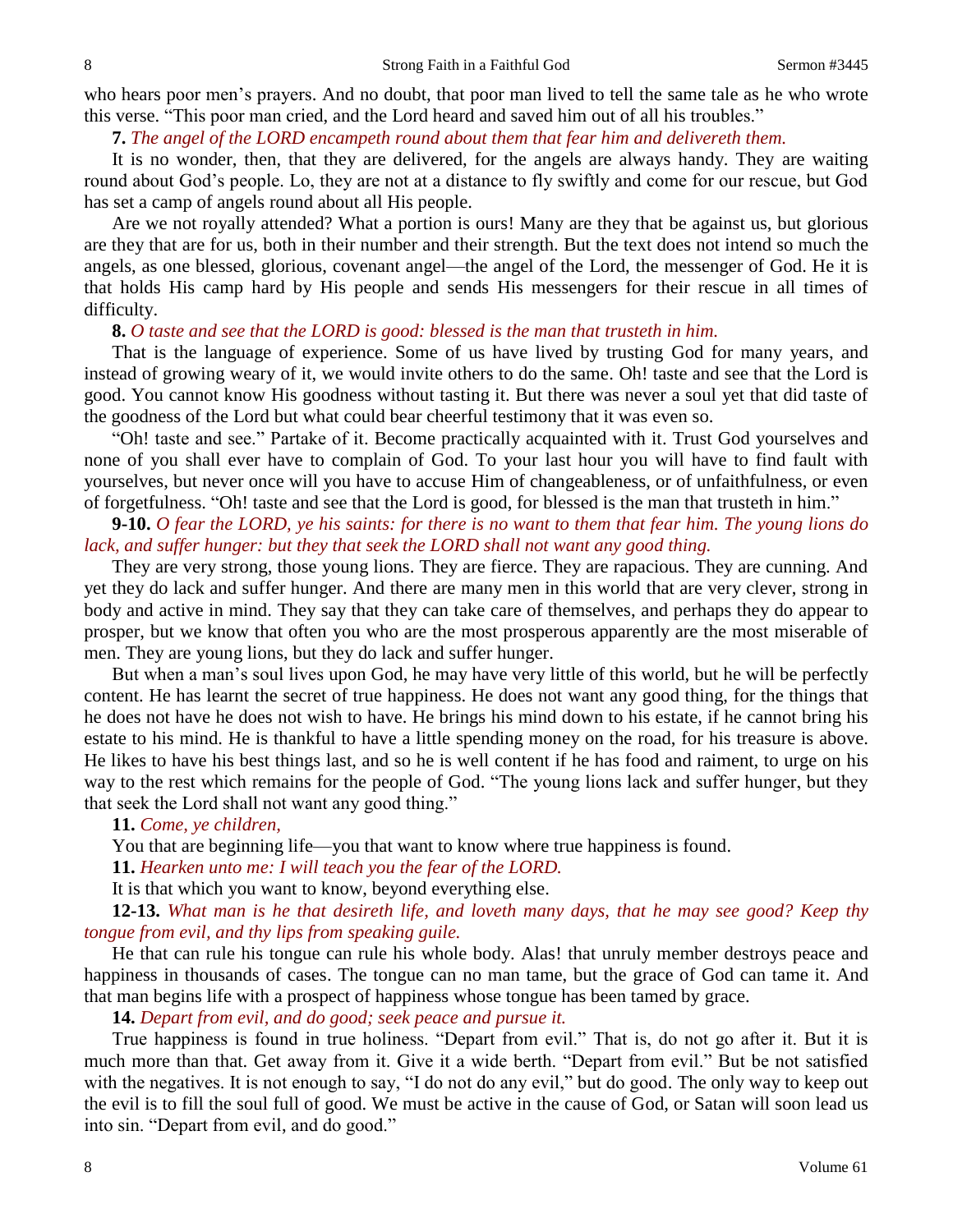"Seek peace." Be of a quiet turn of mind. Be always ready to forgive. "Seek peace and pursue it." That is, when it runs away, run after it. Make up your mind that you will have it. There are some that seek quarrels. There are some that seek revenge. As for you, seek peace and pursue it.

#### **15.** *The eyes of the LORD are upon the righteous, and his ears are open unto their cry.*

God is all eye and all ear, and all His eye and all His ear are for His people. Are you distressed in heart? God sees your distress. Are you crying in secret in the bitterness of your soul? God hears your cry. You are not alone. O lonely spirit, broken spirit, be not dismayed—be not given to despair—God is with you. If He sees nothing else, He will see you. "The eyes of the Lord are upon the righteous." And if He hears no one else in the world, He will hear you—"His ears are open to their cry."

# **16.** *The face of the LORD is against them that do evil, to cut off the remembrance of them from the earth.*

You know what we sometimes say—"I set my face against such a thing as that." Now God sets His face against them that do evil. You will come to an end, my friend. Your happiness, like a bubble painted with rainbow colors, may be the object of foolish desires, but in a little while it will burst and be gone, as the bubble is, and there will be nothing left of you. Even your remembrance will be wiped out from the face of the earth.

What numbers of books have been written against God of which you could not get a copy now, except you went to a museum? What numbers of men have lived that have been scoffers—and they who had great names among the circles of unbelievers, but they are quite forgotten now! But the Christian church treasures up names of poor, simple-hearted Christian men and women—treasures them up like jewels and their fame is fresh after hundreds of years.

### **17.** *The righteous cry, and the LORD heareth, and delivereth them out of all their troubles.*

That is how we live, if you want to know. God makes us righteous and then we cry. We often praise Him. We desire to have our mouth full of it. But we cry as well, and whenever we cry, God hears*,* and our troubles are removed.

# **18.** *The LORD is nigh unto them that are of a broken heart; and saveth such as be of a contrite spirit.*

Are you here tonight, poor weeping Mary? Are you here, broken-hearted, troubled sinner? Are you here? Are you seeking the Lord? Do not seek Him any longer. You have got Him. Read the text, "The Lord is nigh unto them that are of a broken heart." He is with you now. Speak to Him. Cry to Him. Trust Him. You shall find deliverance this night.

# **19.** *Many are the afflictions of the righteous:*

You should hear some of them talk, and you would soon know that, for I know some of the righteous that seldom talk of anything else. "Oh! the badness of trade!" They have been losing money—oh! ever since I knew them. They had not any when they started, but they have gone on losing money every year—and I believe they always will.

And they always have pains of body. The weather is so bad. And they always have ungrateful friends. And the church they belong to is not up to the mark. Indeed, there is nothing around them that is right. "Many are the afflictions of the righteous."

Well now, dear brethren, as that is recorded in God's Word, and most of us have a pretty good acquaintance with that subject, I do not think that it is necessary for all of us to insist upon it every day. Could not we go on to the next part of the verse? "Many are the afflictions of the righteous," but—but—

**19.** *But the LORD delivereth him out of them all.*

Not out of some of them, but out of them all, however numerous they may be.

**20.** *He keepeth all his bones: not one of them is broken.* 

He sustains no real injury. He gets flesh-wounds and bruises, but his bones are not broken. That is to say, the substantial part of his nature is well kept and preserved.